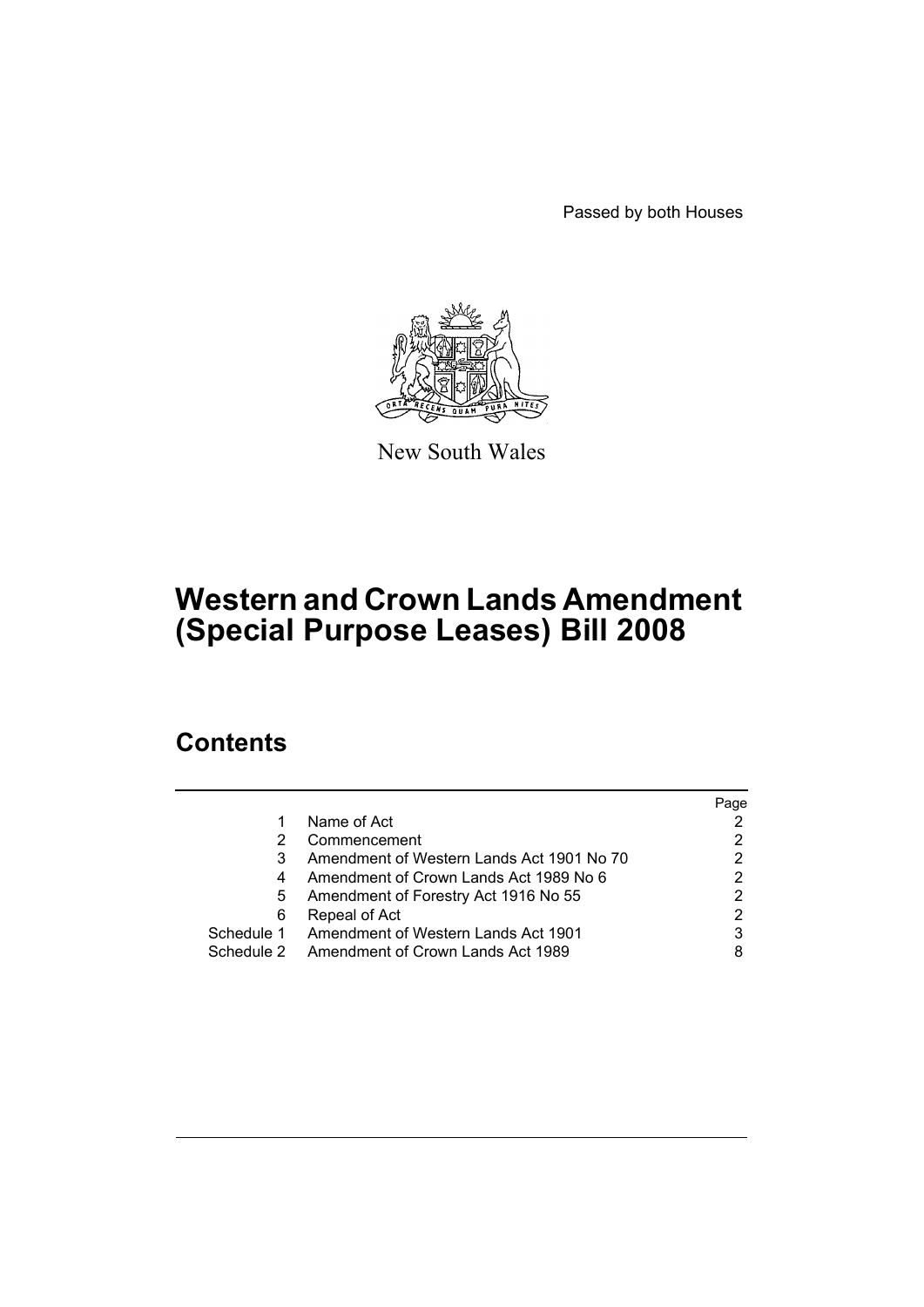*I certify that this PUBLIC BILL, which originated in the LEGISLATIVE COUNCIL, has finally passed the LEGISLATIVE COUNCIL and the LEGISLATIVE ASSEMBLY of NEW SOUTH WALES.*

*Legislative Council 2008* *Clerk of the Parliaments*



New South Wales

# **Western and Crown Lands Amendment (Special Purpose Leases) Bill 2008**

Act No , 2008

An Act to amend the *Western Lands Act 1901* and the *Crown Lands Act 1989* with respect to the establishment of development districts and the granting of special purpose leases in the Western Division; and for other purposes.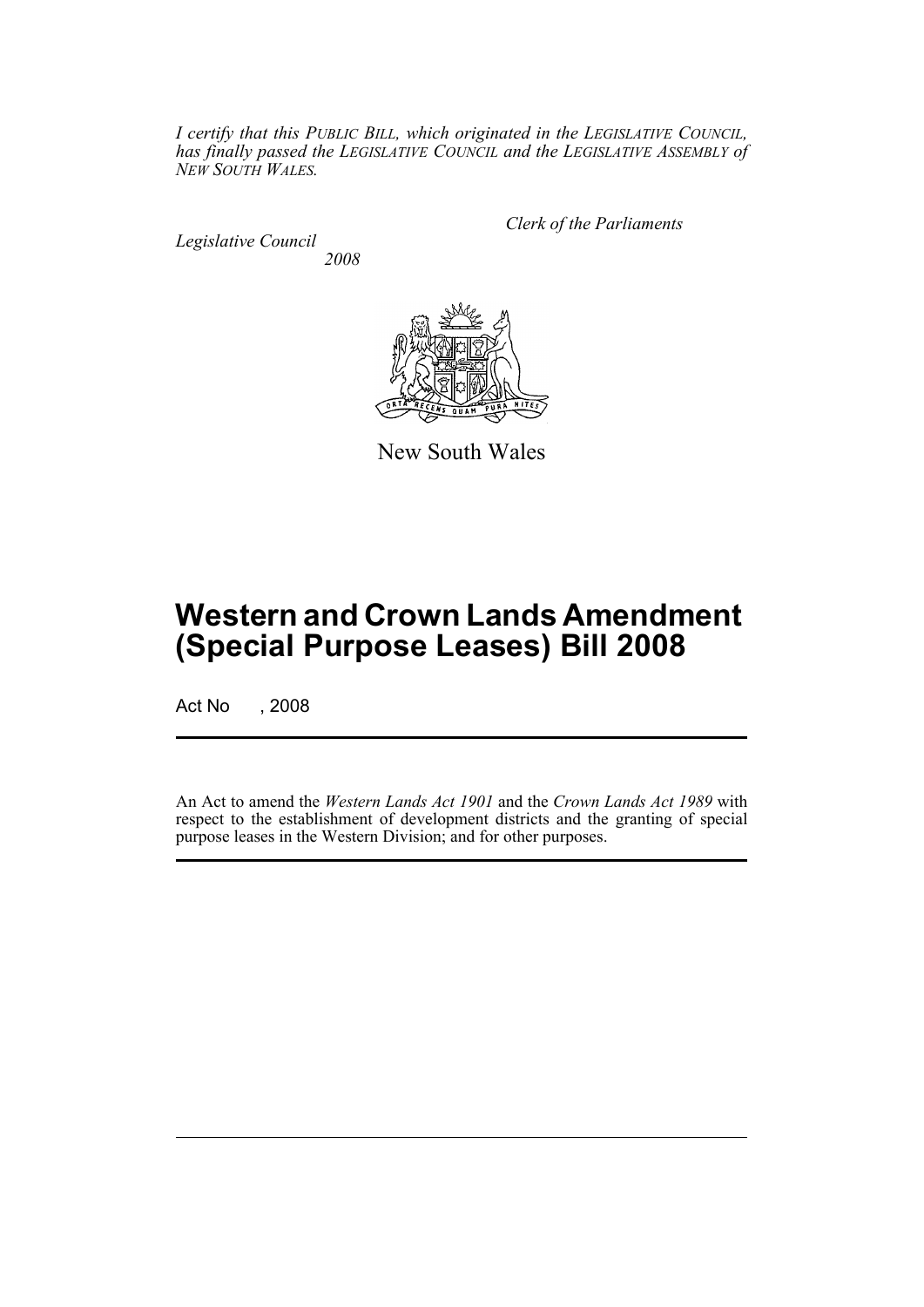# <span id="page-2-0"></span>**The Legislature of New South Wales enacts:**

# **1 Name of Act**

This Act is the *Western and Crown Lands Amendment (Special Purpose Leases) Act 2008*.

# <span id="page-2-1"></span>**2 Commencement**

This Act commences on the date of assent to this Act.

# <span id="page-2-2"></span>**3 Amendment of Western Lands Act 1901 No 70**

The *Western Lands Act 1901* is amended as set out in Schedule 1.

# <span id="page-2-3"></span>**4 Amendment of Crown Lands Act 1989 No 6**

The *Crown Lands Act 1989* is amended as set out in Schedule 2.

# <span id="page-2-4"></span>**5 Amendment of Forestry Act 1916 No 55**

The *Forestry Act 1916* is amended by inserting after the words "Second Schedule" in paragraph (a) of the definition of *landholder* in section 30 the words "(not being a special purpose lease within the meaning of Division 3A of Part 4 of the *Crown Lands Act 1989* or Part 9E of the *Western Lands Act 1901*)".

# <span id="page-2-5"></span>**6 Repeal of Act**

- (1) This Act is repealed on the day following the day on which this Act commences.
- (2) The repeal of this Act does not, because of the operation of section 30 of the *Interpretation Act 1987*, affect any amendment made by this Act.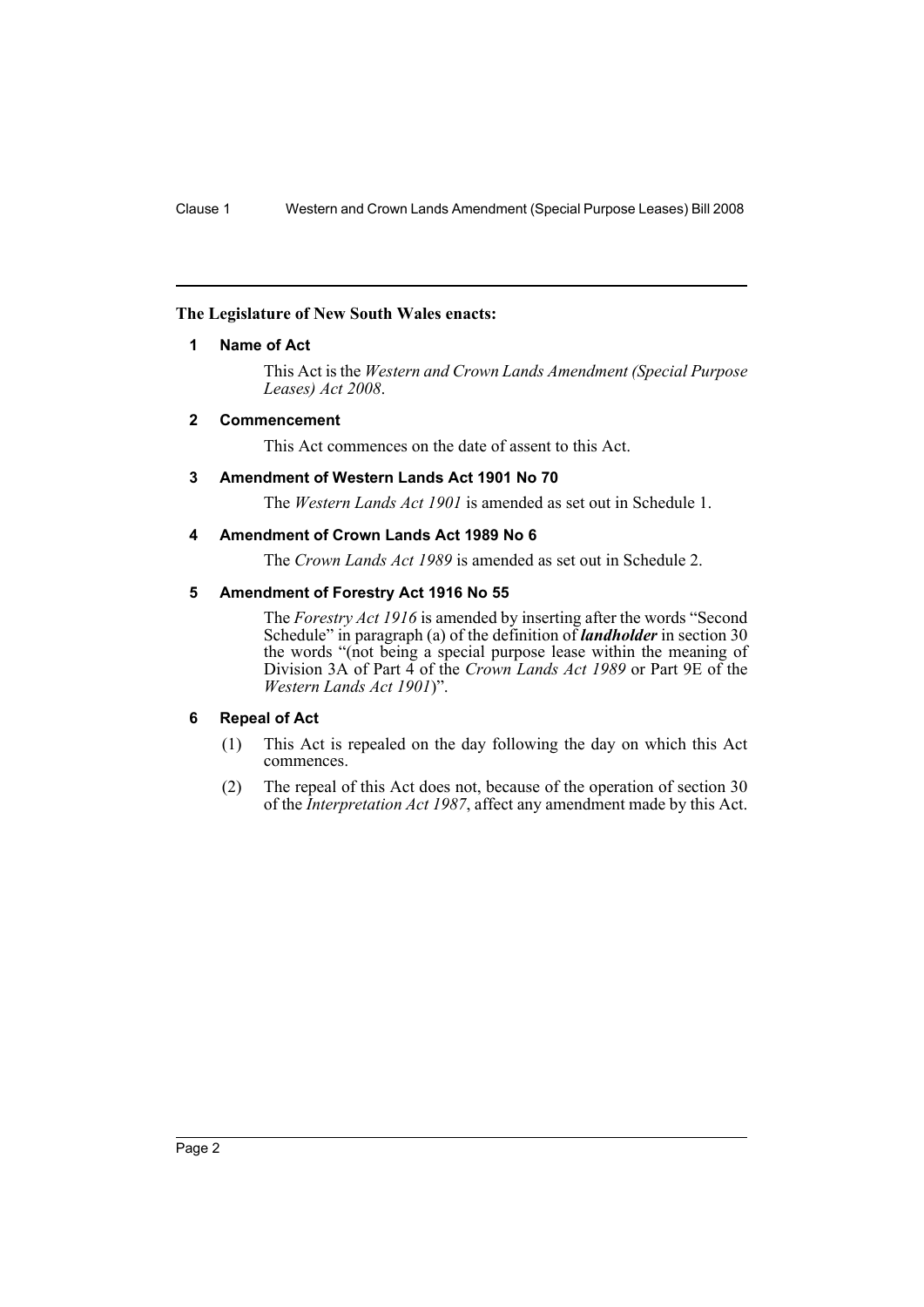Amendment of Western Lands Act 1901 Schedule 1

# <span id="page-3-0"></span>**Schedule 1 Amendment of Western Lands Act 1901**

(Section 3)

#### **[1] Section 2A Application of Crown Lands Act 1989**

Insert after section 2A (4):

(5) This section is subject to section 35XC (6). **Note.** That subsection provides that a lease granted under section 35XC (a *special purpose lease*) is subject to the provisions of the *Crown Lands Act 1989* and is not subject to any provision of this Act (other than Part 9E).

# **[2] Section 3 Definitions**

Omit the definition of *Crown lands* from section 3 (1). Insert instead:

*Crown land* has the same meaning as in the *Crown Lands Act 1989*.

# **[3] Section 3 (3)**

Insert after section 3 (2):

(3) Notes included in this Act do not form part of this Act.

#### **[4] Part 9E**

Insert after Part 9D:

# **Part 9E Development districts and special purpose leases**

# **35XA Definitions**

In this Part:

*designated purpose*, in relation to a development district, means a purpose designated for the district under section 35XB as a purpose for which a special purpose lease may be granted over land in that district.

*development* has the same meaning as in the *Environmental Planning and Assessment Act 1979*.

*development district* means land the subject of a declaration under section 35XB.

*general purpose lease* means any lease, other than a special purpose lease, to which the provisions of this Act apply.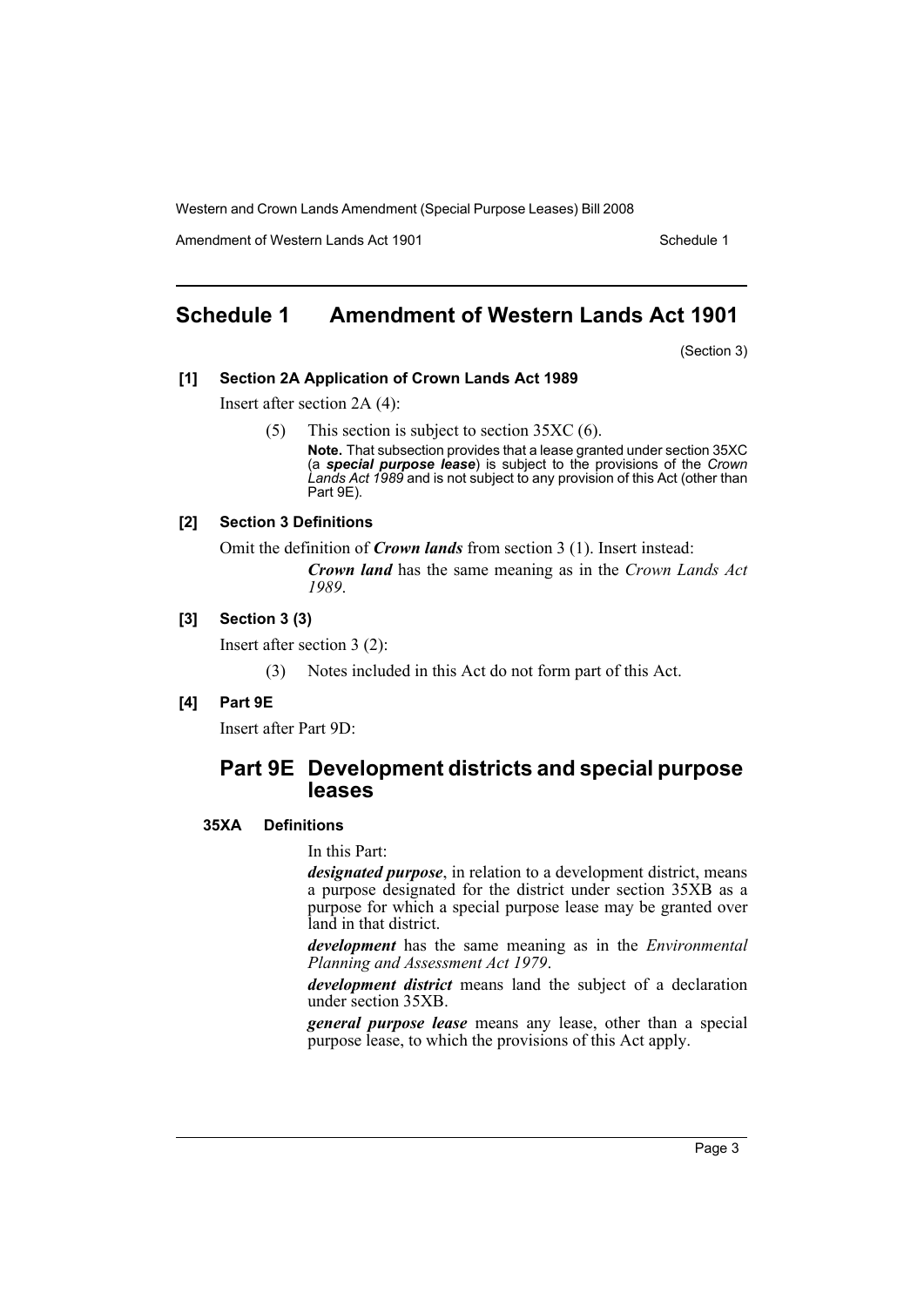Schedule 1 Amendment of Western Lands Act 1901

*significant improvement* means any substantial building, dam, reservoir, contour bank, graded bank, levee, water disposal area, tree plantation, soil conservation work or other valuable work or structure.

*special purpose lease* means a lease granted under section 35XC.

# **35XB Development districts**

- (1) The Minister may, by notification in the Gazette, declare any land to be a development district for the purposes of this Part.
- (2) Such a declaration must designate the purposes for which a special purpose lease may be granted over land in the development district established by the declaration.
- (3) A purpose may not be designated under subsection (2) unless it is an approved purpose.
- (4) The following purposes are approved for the purposes of subsection (3):
	- (a) the construction and operation of facilities for the harnessing of energy from any source (including the sun or wind) and its conversion into electrical energy,
	- (b) such other purposes as may be approved by a proclamation under section 44B (4) (b) of the *Crown Lands Act 1989*.
- (5) The Minister may, by notification in the Gazette, alter the boundaries of, or abolish, any development district or, subject to subsections (3) and (4), vary the designated purposes for the district.
- (6) A special purpose lease is not affected merely because the whole or any part of the land over which it is granted ceases to be in a development district as a result of a notification referred to in subsection  $(5)$ .

#### **35XC Minister may grant special purpose leases**

- (1) The Minister may, in accordance with section 34 or 34A of the *Crown Lands Act 1989*, lease any Crown land within a development district for the purpose of enabling development for a designated purpose to be carried out on that land.
- (2) Despite subsection (1), a lease may not be granted under this section in respect of any land the subject of:
	- (a) a mining lease under the *Mining Act 1992*, or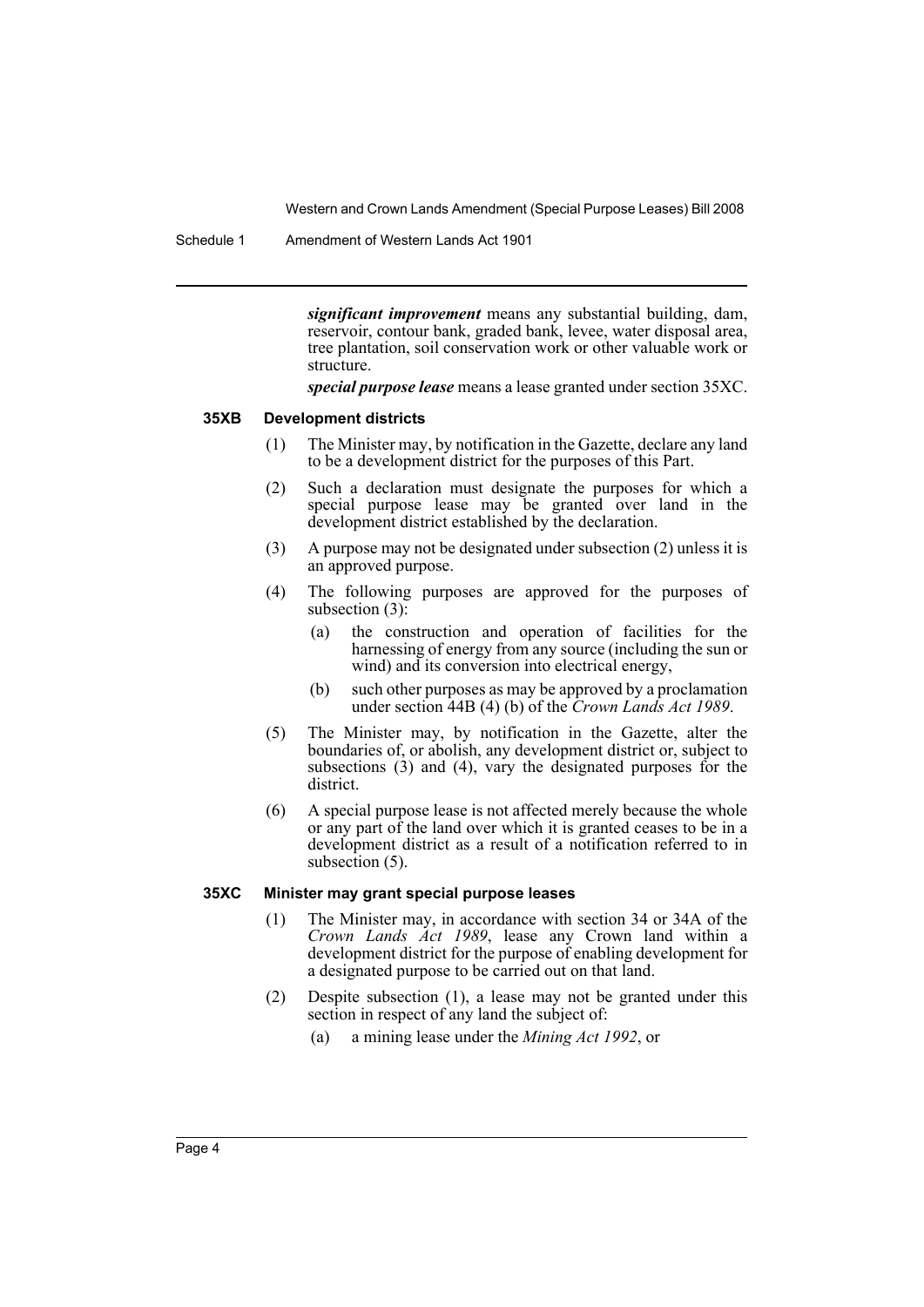Amendment of Western Lands Act 1901 Schedule 1

(b) a production lease under the *Petroleum (Onshore) Act 1991*,

except with the consent of the Minister administering the Act concerned.

- (3) The maximum term for which a lease may be granted under this section (including the period of any option to renew) is 100 years.
- (4) Crown land that is the subject of a general purpose lease may be leased under this section, but only with the written consent of the lessee under the general purpose lease.
- (5) A written consent given for the purposes of subsection (4) by the lessee under a general purpose lease is irrevocable and binds each successor in title to the land the subject of that lease.
- (6) A lease granted under this section is subject to the provisions of the *Crown Lands Act 1989* and is not subject to any provision of this Act (other than this Part).

#### **35XD Provisions applicable to general purpose lease over land subject to special purpose lease**

- (1) The following provisions apply to a general purpose lease over land the subject of a special purpose lease, regardless of the order in which those leases were granted:
	- (a) the general purpose lease is (or remains) a lease even though it does not confer (or no longer confers) exclusive possession on the lessee under that lease,
	- (b) the general purpose lease is taken to include a condition prohibiting the lessee under that lease from doing anything that has the effect of restricting or impeding the lessee under the special purpose lease from exercising the rights conferred by that lease,
	- (c) the general purpose lease is taken to include a further condition prohibiting the lessee under that lease from carrying out development for the purposes of any dwelling-house, garden or significant improvement on any land to which both leases apply except with the written consent of the lessee under the special purpose lease.
- (2) Any sublease of a general purpose lease is taken to include the conditions that, pursuant to this section, are taken to be included in the general purpose lease.
- (3) This section applies to a general purpose lease, and any sublease of that lease, only for so long as the land over which it is granted remains subject to a special purpose lease.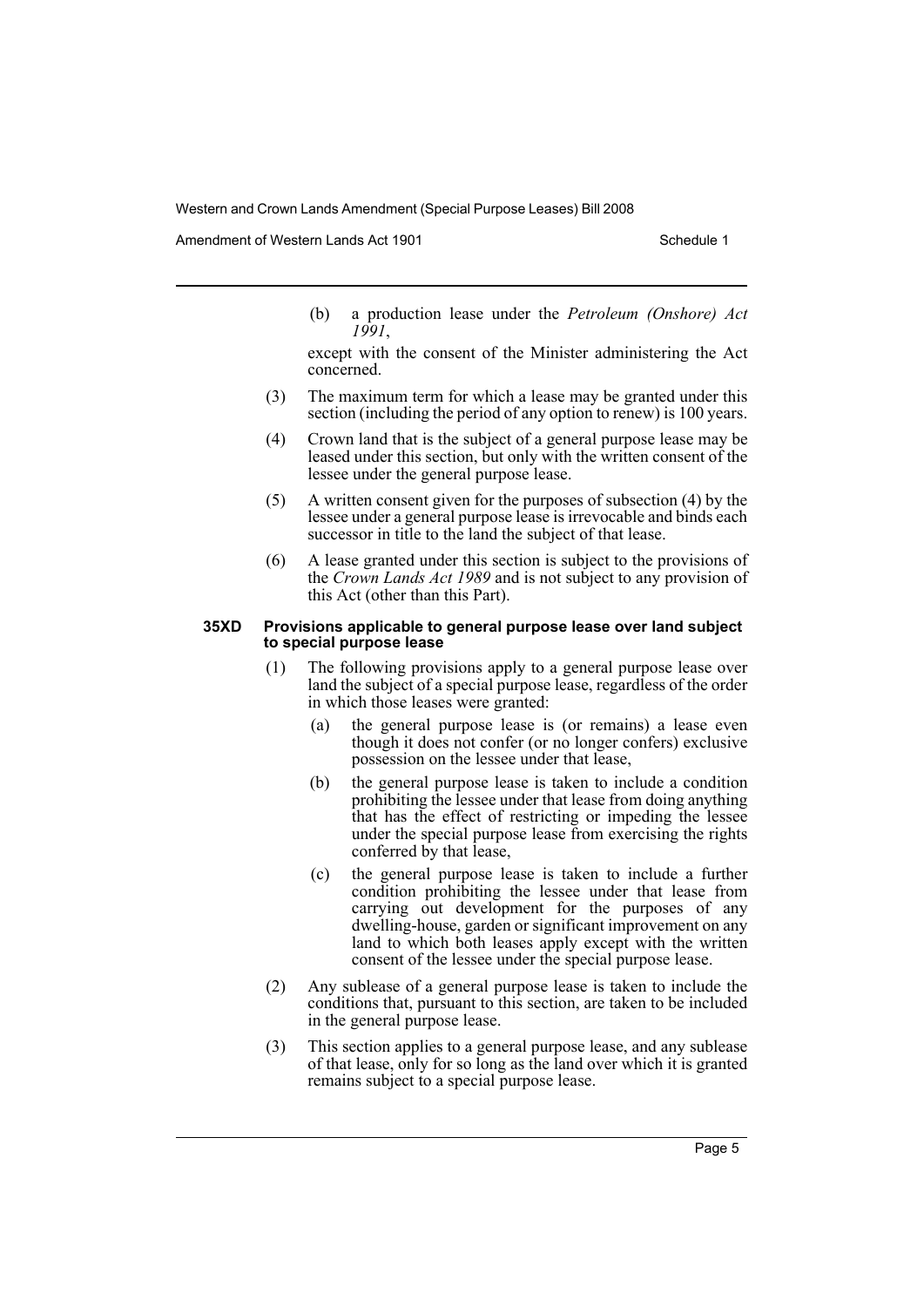Schedule 1 Amendment of Western Lands Act 1901

#### **35XE Provisions applicable to special purpose lease over land subject to general purpose lease**

- (1) The following provisions apply to a special purpose lease over land the subject of a general purpose lease, regardless of the order in which those leases were granted:
	- (a) the special purpose lease is (or remains) a lease even though it does not confer (or no longer confers) exclusive possession on the lessee under that lease,
	- (b) the special purpose lease is taken to include a condition prohibiting the lessee under that lease from exercising any of the rights conferred by that lease over any part of the land held under the general purpose lease:
		- (i) on which, or within 200 metres of which, is situated any dwelling-house, or
		- (ii) on which, or within 50 metres of which, is situated any garden, or
		- (iii) on which is situated any significant improvement,

except with the written consent of the lessee under the general purpose lease,

- (c) the special purpose lease is taken to include a further condition prohibiting the lessee under that lease from unreasonably withholding any consent referred to in section  $35XD(1)(c)$ .
- (2) A written consent given for the purposes of subsection (1) (b) by the lessee under a general purpose lease is irrevocable and binds each successor in title to the land the subject of that lease.
- (3) The provisions of subsection (1) (b) (i) and (ii) do not prevent the lessee under the special purpose lease from travelling along any road or track that is within 200 metres or 50 metres, respectively, of a dwelling-house or garden referred to in those subparagraphs.
- (4) A special purpose lease over land the subject of a general purpose lease may include conditions agreed to between each of the lessees under those leases.
- (5) Any sublease of a special purpose lease is taken to include the conditions that, pursuant to this section, are included, or taken to be included, in the special purpose lease.
- (6) Any condition of the kind referred to in subsection (4):
	- (a) that is included in a special purpose lease over land the subject of a general purpose lease, or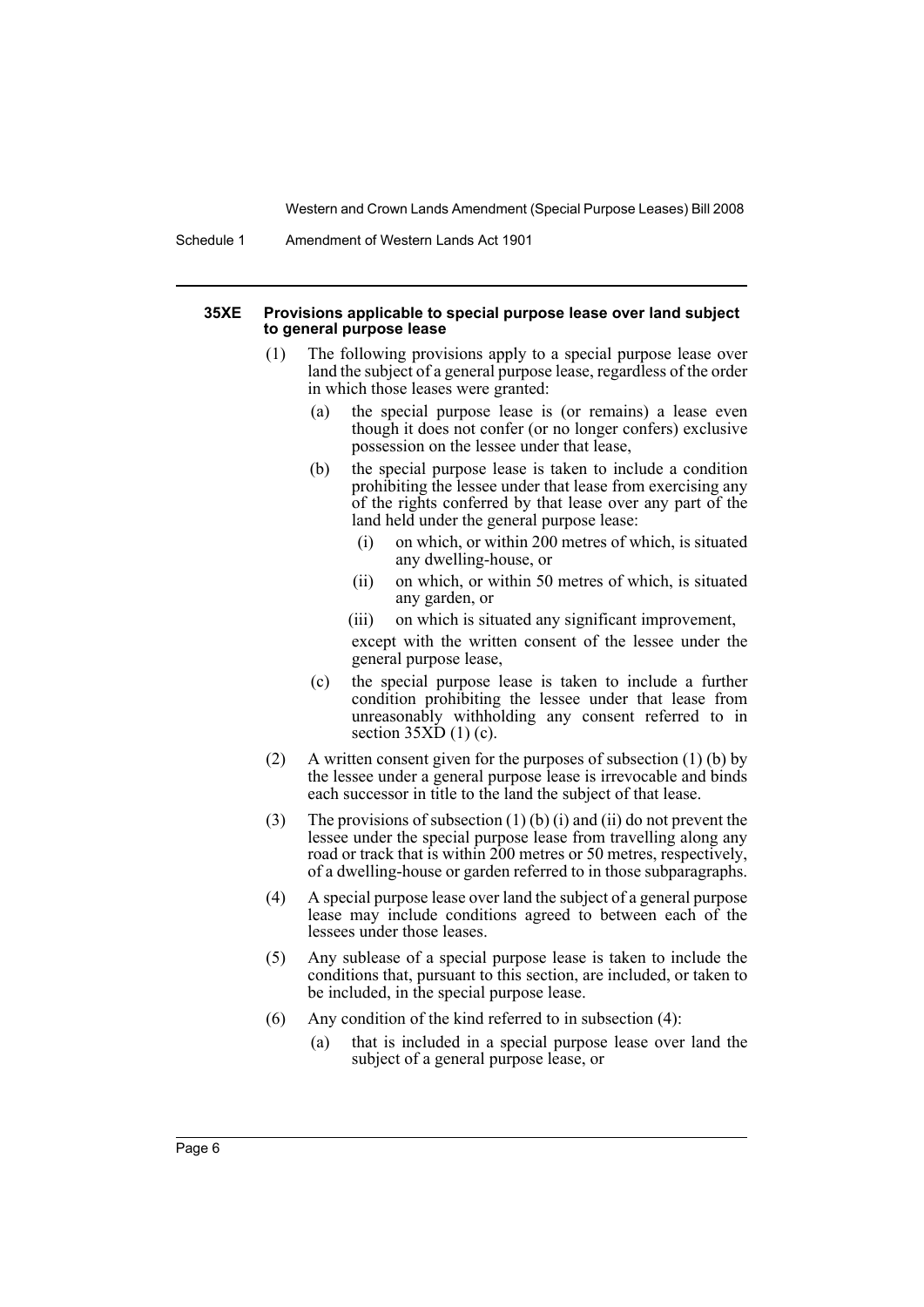Amendment of Western Lands Act 1901 Schedule 1

(b) that, pursuant to subsection (5), is taken to be included in a sublease of a special purpose lease over land the subject of a general purpose lease,

is enforceable, as between the lessees and sublessees for the time being under those leases, as if it were contained in a deed entered into between them.

(7) This section applies to a special purpose lease, and any sublease of that lease, only for so long as the land over which it is granted remains subject to a general purpose lease.

# **[5] Schedule 2 Applicable provisions of the Crown Lands Act 1989**

Insert at the end of the matter relating to Division 1 of Part 4:

The references in sections 34 (7) and 34A (9) to a special purpose lease are taken to extend to a special purpose lease within the meaning of Part 9E of the *Western Lands Act 1901*.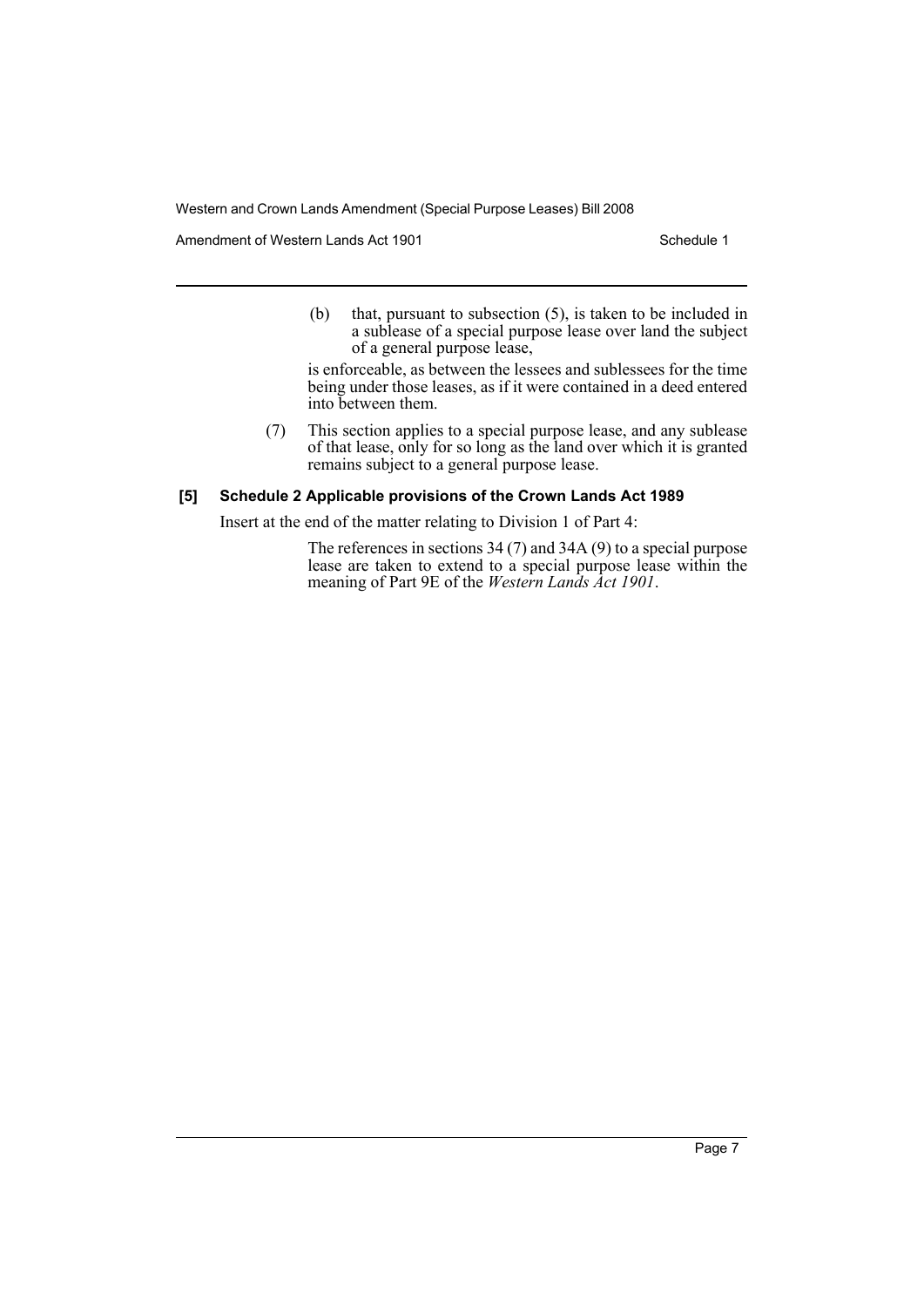Schedule 2 Amendment of Crown Lands Act 1989

# <span id="page-8-0"></span>**Schedule 2 Amendment of Crown Lands Act 1989**

(Section 4)

# **[1] Section 3 Definitions**

Insert in alphabetical order in section 3 (1):

*land district* means a land district referred to in section 8 (1), or established under section 8 (1A) or (2), and includes land within the Western Division that is:

- (a) a development district within the meaning of Division 3A of Part 4 of this Act, and
- (b) a development district within the meaning of Part 9E of the *Western Lands Act 1901*.

# **[2] Section 34 Powers of Minister in relation to Crown land**

Insert after section 34 (6):

(7) Crown land the subject of a special purpose lease within the meaning of Division 3A may be leased under this section, but only if the granting of a lease under this section is authorised by, and complies with, the terms of the special purpose lease.

#### **[3] Section 34A Special provisions relating to Minister's powers over Crown reserves**

Omit "Division 3" from section 34A (6) (a).

Insert instead "Divisions 3 and 3A".

#### **[4] Section 34A (9)**

Insert after section 34A (8):

(9) A Crown reserve the subject of a special purpose lease within the meaning of Division 3A may be leased under this section, but only if the granting of a lease under this section is authorised by, and complies with, the terms of the special purpose lease.

#### **[5] Part 4, Division 3A**

Insert after Division 3 of Part 4:

# **Division 3A Development districts in the Western Division and special purpose leases**

#### **44A Definitions**

In this Division: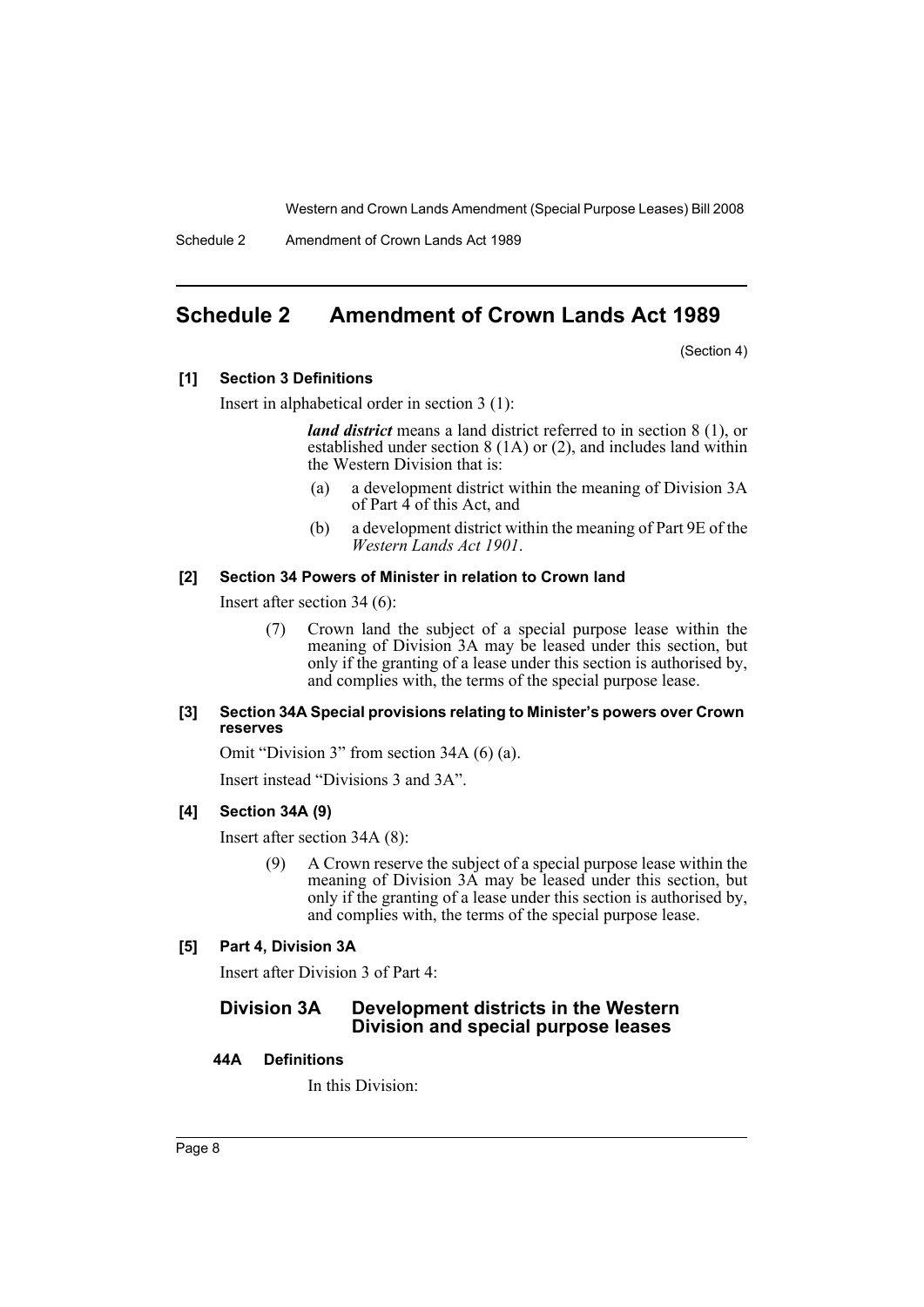Amendment of Crown Lands Act 1989 Schedule 2

*designated purpose*, in relation to a development district, means a purpose designated for the district under section 44B as a purpose for which a special purpose lease may be granted over land in that district.

*development* has the same meaning as in the *Environmental Planning and Assessment Act 1979*.

*development district* means land the subject of a declaration under section 44B.

*general purpose lease* means any lease, other than a special purpose lease, granted under this Act or under the *Crown Lands (Continued Tenures) Act 1989*, and includes an incomplete purchase under the *Crown Lands (Continued Tenures) Act 1989*.

*significant improvement* means any substantial building, dam, reservoir, contour bank, graded bank, levee, water disposal area, tree plantation, soil conservation work or other valuable work or structure.

*special purpose lease* means a lease granted under section 44C.

#### **44B Development districts**

- (1) The Minister may, by notification in the Gazette, declare any land within the Western Division to be a development district for the purposes of this Division.
- (2) Such a declaration must designate the purposes for which a special purpose lease may be granted over land in the development district established by the declaration.
- (3) A purpose may not be designated under subsection (2) unless it is an approved purpose.
- (4) The following purposes are approved for the purposes of subsection (3):
	- (a) the construction and operation of facilities for the harnessing of energy from any source (including the sun or wind) and its conversion into electrical energy,
	- (b) such other purposes as may be approved by proclamation on the recommendation of the Minister.
- (5) A recommendation for such a proclamation may not be made unless the Minister has consulted with the Minister administering the *Environmental Planning and Assessment Act 1979* as to the terms of the recommendation, but a proclamation is not invalid merely because this requirement is not complied with.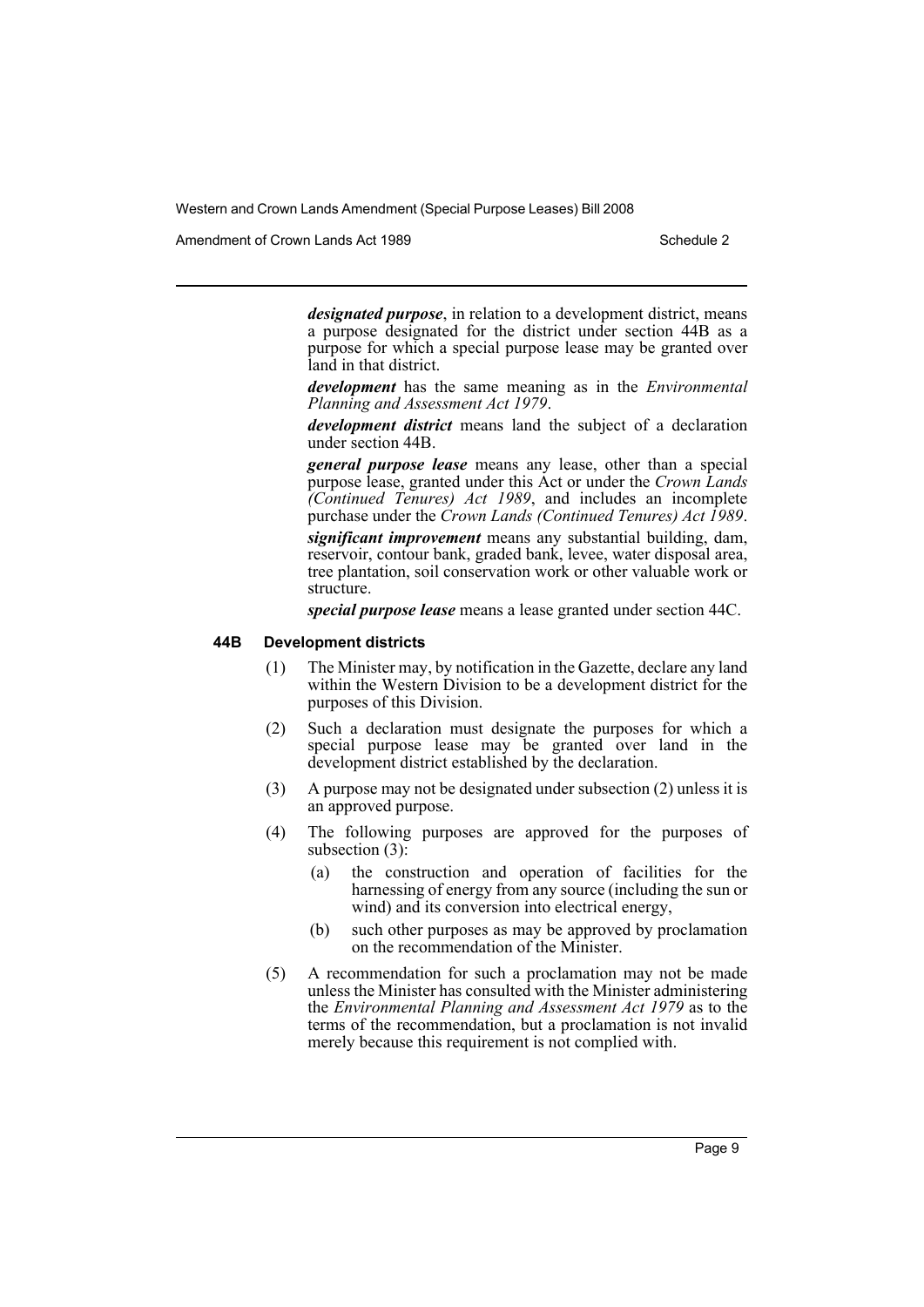- (6) The Minister may, by notification in the Gazette, alter the boundaries of, or abolish, any development district or, subject to subsections (3) and (4), vary the designated purposes for the district.
- (7) A special purpose lease is not affected merely because the whole or any part of the land over which it is granted ceases to be in a development district as a result of a notification referred to in subsection  $(6)$ .

# **44C Minister may grant special purpose leases**

- (1) The Minister may, in accordance with section 34 or 34A, lease any Crown land within a development district for the purpose of enabling development for a designated purpose to be carried out on that land.
- (2) Despite subsection (1), a lease may not be granted under this section in respect of any land the subject of:
	- (a) a mining lease under the *Mining Act 1992*, or
	- (b) a production lease under the *Petroleum (Onshore) Act 1991*,

except with the consent of the Minister administering the Act concerned.

- (3) The maximum term for which a lease may be granted under this section (including the period of any option to renew) is 100 years.
- (4) Crown land that is the subject of a general purpose lease may be leased under this section, but only with the written consent of the lessee under the general purpose lease.
- (5) A written consent given for the purposes of subsection (4) by the lessee under a general purpose lease is irrevocable and binds each successor in title to the land the subject of that lease.

#### **44D Provisions applicable to general purpose lease over land subject to special purpose lease**

- (1) The following provisions apply to a general purpose lease over land the subject of a special purpose lease, regardless of the order in which those leases were granted:
	- (a) the general purpose lease (not being an incomplete purchase under the *Crown Lands (Continued Tenures) Act 1989*) is (or remains) a lease even though it does not confer (or no longer confers) exclusive possession on the lessee under that lease,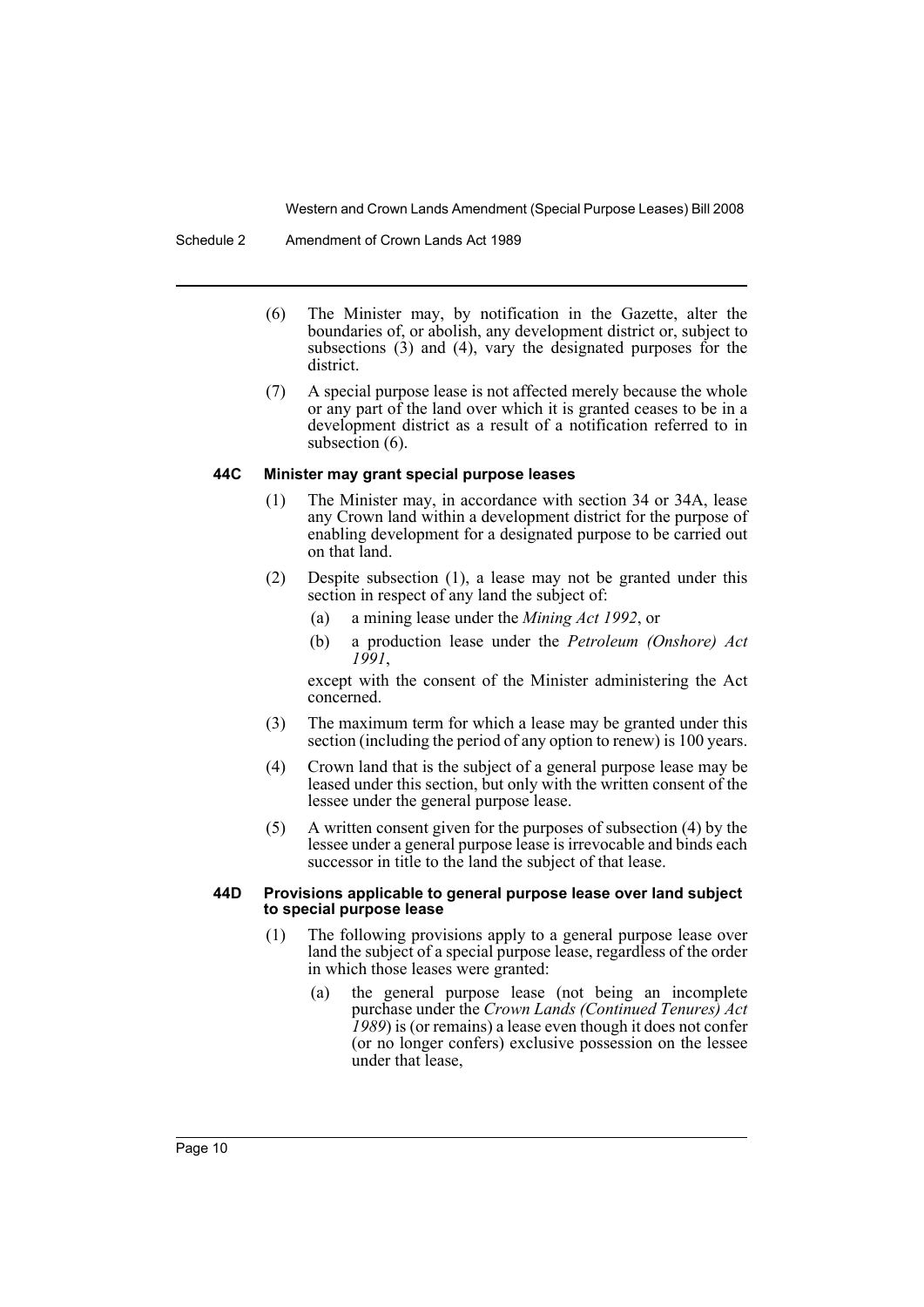Amendment of Crown Lands Act 1989 Schedule 2

- (b) the general purpose lease is taken to include a condition prohibiting the lessee under that lease from doing anything that has the effect of restricting or impeding the lessee under the special purpose lease from exercising the rights conferred by that lease,
- (c) the general purpose lease is taken to include a further condition prohibiting the lessee under that lease from carrying out development for the purposes of any dwelling-house, garden or significant improvement on any land to which both leases apply except with the written consent of the lessee under the special purpose lease.
- (2) Any sublease of a general purpose lease is taken to include the conditions that, pursuant to this section, are taken to be included in the general purpose lease.
- (3) This section applies to a general purpose lease, and any sublease of that lease, only for so long as the land over which it is granted remains subject to a special purpose lease.

#### **44E Provisions applicable to special purpose lease over land subject to general purpose lease**

- (1) The following provisions apply to a special purpose lease over land the subject of a general purpose lease, regardless of the order in which those leases were granted:
	- (a) the special purpose lease is (or remains) a lease even though it does not confer (or no longer confers) exclusive possession on the lessee under that lease,
	- (b) the special purpose lease is taken to include a condition prohibiting the lessee under that lease from exercising any of the rights conferred by that lease over any part of the land held under the general purpose lease:
		- (i) on which, or within 200 metres of which, is situated any dwelling-house, or
		- (ii) on which, or within 50 metres of which, is situated any garden, or
		- (iii) on which is situated any significant improvement,

except with the written consent of the lessee under the general purpose lease,

(c) the special purpose lease is taken to include a further condition prohibiting the lessee under that lease from unreasonably withholding any consent referred to in section  $44D(1)(c)$ .